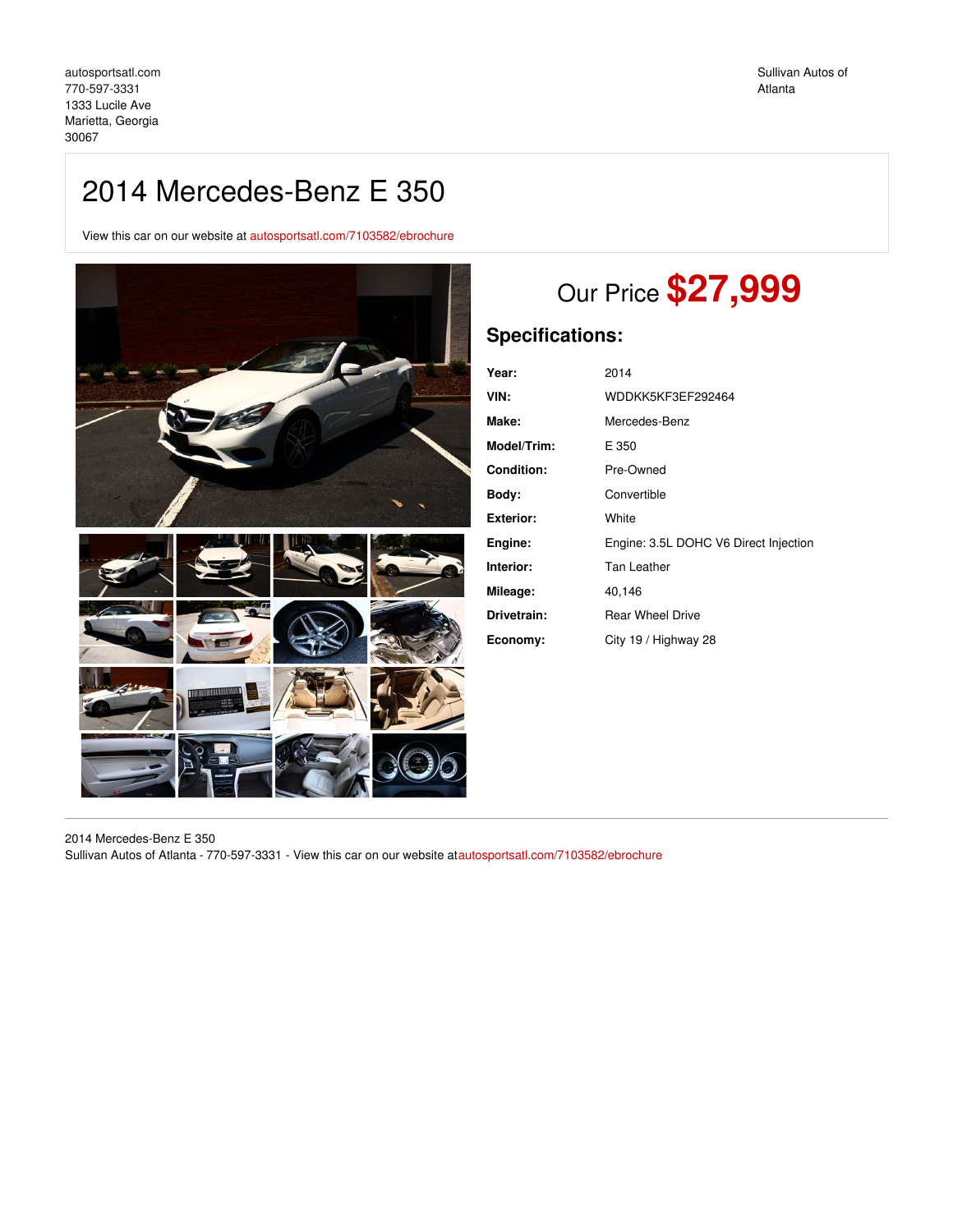

### 2014 Mercedes-Benz E 350

Sullivan Autos of Atlanta - 770-597-3331 - View this car on our website a[tautosportsatl.com/7103582/ebrochure](https://autosportsatl.com/vehicle/7103582/2014-mercedes-benz-e-350-marietta-georgia-30067/7103582/ebrochure)

# **Installed Options**

## **Interior**

- 3 12V DC Power Outlets
- 8-Way Power Driver Seat -inc: Power Recline, Height Adjustment, Fore/Aft Movement, Cushion Tilt and Manual Rear Seat EASY ENTRY
- 8-Way Power Passenger Seat -inc: Power Recline, Height Adjustment, Fore/Aft Movement, Cushion Tilt and Manual Rear Seat EASY ENTRY
- Air Filtration- Analog Appearance- Ashtray- Bench Front Facing Rear Seat
- Cargo Space Lights- Carpet Floor Trim and Carpet Trunk Lid/Rear Cargo Door Trim
- Cruise Control- Day-Night Auto-Dimming Rearview Mirror- Delayed Accessory Power - Driver And Passenger Door Bins
- Driver And Passenger Visor Vanity Mirrors w/Driver And Passenger Illumination
- Driver Foot Rest- Dual Zone Front Automatic Air Conditioning- Engine Immobilizer
- FOB Controls -inc: Cargo Access, Windows and Sunroof/Convertible Roof
- Fade-To-Off Interior Lighting- Front Center Armrest and Rear Center Armrest w/Pass-Thru
- Front Cigar Lighter(s)- Front Cupholder- Front Map Lights
- Full Carpet Floor Covering -inc: Carpet Front And Rear Floor Mats Full Cloth Headliner
- Full Floor Console w/Covered Storage, Mini Overhead Console and 3 12V DC Power **Outlets**
- Gauges -inc: Speedometer, Odometer, Engine Coolant Temp, Tachometer, Trip Odometer and Trip Computer
- HVAC -inc: Underseat Ducts, Residual Heat Recirculation and Console Ducts
- Heated Power Adjustable Front Seats -inc: lumbar adjustment and 3-position memory
- Homelink Garage Door Transmitter- Illuminated Locking Glove Box
- Interior Trim -inc: Genuine Wood/Metal-Look Instrument Panel Insert, Genuine Wood/Metal-Look Door Panel Insert, Genuine Wood/Metal-Look Console Insert and Chrome Interior **Accents**
- Leather Upholstery- Leather/Metal-Look Gear Shifter Material
- Leather/Metal-Look Steering Wheel w/Auto Tilt-Away- Leatherette Door Trim Insert
- Memory Settings -inc: Door Mirrors, Steering Wheel and Head Restraints
- Outside Temp Gauge- Perimeter Alarm
- Power 1st Row Windows w/Front And Rear 1-Touch Down, w/Driver And Passenger 1-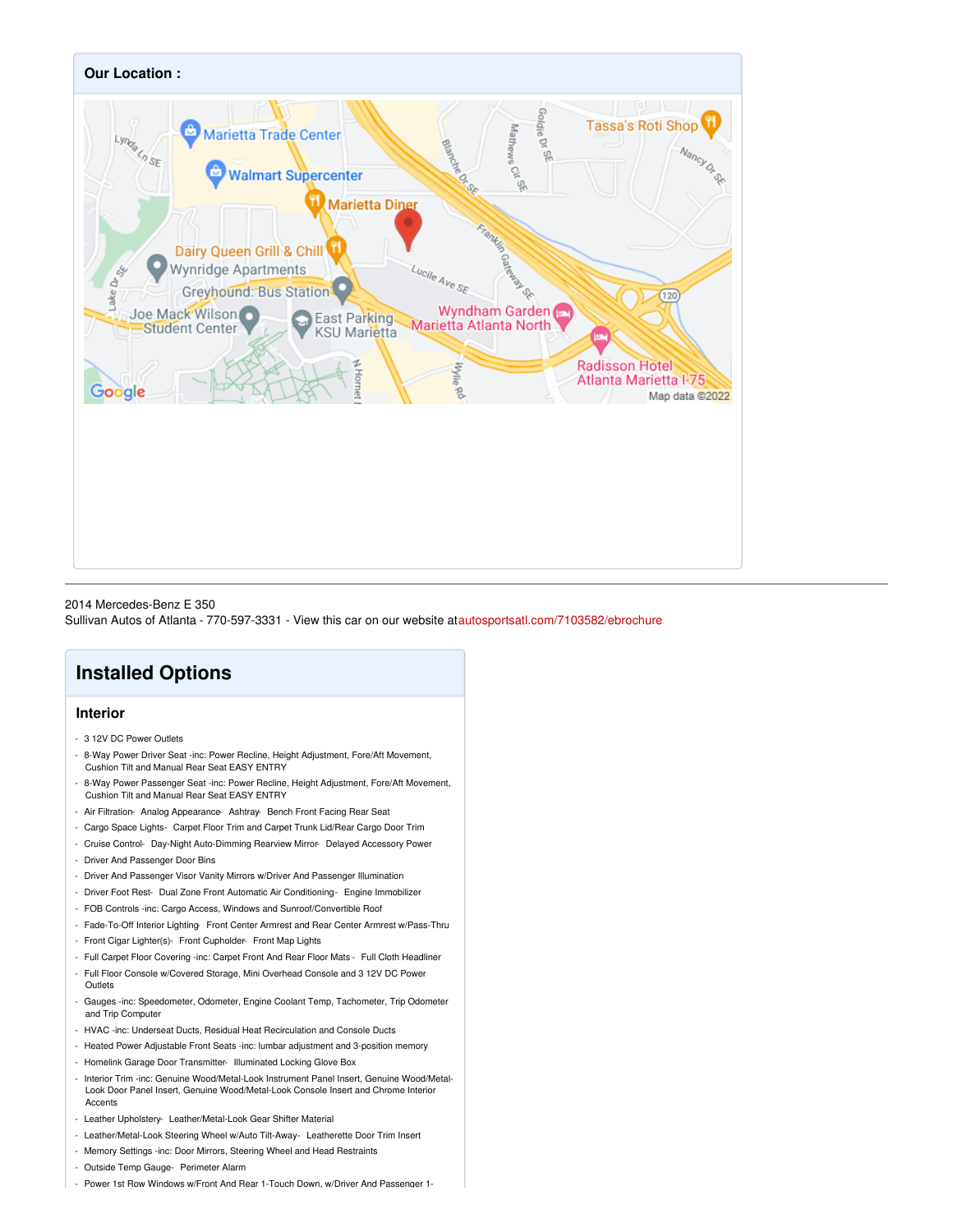#### Touch Up

- Power 1st Row Windows w/Front And Rear 1-Touch Down, w/Driver And Passenger 1-

- Power Anti-Whiplash Adjustable Front Head Restraints and Fixed Rear Head Restraints
- Power Door Locks w/Autolock Feature- Power Fuel Flap Locking Type
- Power Rear Windows- Power Tilt/Telescoping Steering Column- Rear Cupholder
- Redundant Digital Speedometer
- Remote Keyless Entry w/Integrated Key Transmitter, 2 Door Curb/Courtesy, Illuminated Entry, Illuminated Ignition Switch and Panic Button
- Remote Releases -Inc: Power Cargo Access
- Send2Benz Selective Service Internet Access- Systems Monitor- Tracker System
- Trip Computer- Valet Function

#### **Exterior**

- Aluminum Spare Wheel
- Auto On/Off Projector Beam Led Low Beam Daytime Running Headlamps w/Delay-Off
- Body-Colored Door Handles- Body-Colored Front Bumper w/Chrome Bumper Insert
- Body-Colored Power Heated Side Mirrors w/Driver Auto Dimming, Manual Folding and Turn Signal Indicator
- Body-Colored Rear Bumper w/Chrome Bumper Insert- Chrome Bodyside Moldings
- Chrome Grille
- Chrome Side Windows Trim, Black Front Windshield Trim and Chrome Rear Window Trim
- Clearcoat Paint- Compact Spare Tire Mounted Inside Under Cargo
- Fixed Rear Window w/Defroster- Galvanized Steel/Aluminum Panels- LED Brakelights
- Light Tinted Glass- Perimeter/Approach Lights
- Power Convertible Top w/Lining, Glass Rear Window, Automatic Roll-Over Protection and Power Wind Blocker
- Rain Detecting Variable Intermittent Wipers- Tires: P235/40R18 Fr & P255/35R18 Rr AS - Trunk Rear Cargo Access
- 
- Wheels: 18" 5-Spoke Alloy -inc: 8.0 x 18.0 front and 8.5 x 18.0 rear

### **Safety**

- 3 12V DC Power Outlets
- 8-Way Power Driver Seat -inc: Power Recline, Height Adjustment, Fore/Aft Movement, Cushion Tilt and Manual Rear Seat EASY ENTRY
- 8-Way Power Passenger Seat -inc: Power Recline, Height Adjustment, Fore/Aft Movement, Cushion Tilt and Manual Rear Seat EASY ENTRY
- Air Filtration- Analog Appearance- Ashtray- Bench Front Facing Rear Seat
- Cargo Space Lights- Carpet Floor Trim and Carpet Trunk Lid/Rear Cargo Door Trim
- Cruise Control- Day-Night Auto-Dimming Rearview Mirror- Delayed Accessory Power
- Driver And Passenger Door Bins
- Driver And Passenger Visor Vanity Mirrors w/Driver And Passenger Illumination
- Driver Foot Rest- Dual Zone Front Automatic Air Conditioning- Engine Immobilizer
- FOB Controls -inc: Cargo Access, Windows and Sunroof/Convertible Roof
- Fade-To-Off Interior Lighting- Front Center Armrest and Rear Center Armrest w/Pass-Thru
- Front Cigar Lighter(s)- Front Cupholder- Front Map Lights
- Full Carpet Floor Covering -inc: Carpet Front And Rear Floor Mats Full Cloth Headliner
- Full Floor Console w/Covered Storage, Mini Overhead Console and 3 12V DC Power Outlets
- Gauges -inc: Speedometer, Odometer, Engine Coolant Temp, Tachometer, Trip Odometer and Trip Computer
- HVAC -inc: Underseat Ducts, Residual Heat Recirculation and Console Ducts
- Heated Power Adjustable Front Seats -inc: lumbar adjustment and 3-position memory
- Homelink Garage Door Transmitter- Illuminated Locking Glove Box
- Interior Trim -inc: Genuine Wood/Metal-Look Instrument Panel Insert, Genuine Wood/Metal-Look Door Panel Insert, Genuine Wood/Metal-Look Console Insert and Chrome Interior **Accents**
- Leather Upholstery- Leather/Metal-Look Gear Shifter Material
- Leather/Metal-Look Steering Wheel w/Auto Tilt-Away- Leatherette Door Trim Insert
- Memory Settings -inc: Door Mirrors, Steering Wheel and Head Restraints
- Outside Temp Gauge- Perimeter Alarm
- Power 1st Row Windows w/Front And Rear 1-Touch Down, w/Driver And Passenger 1- Touch Up
- Power Anti-Whiplash Adjustable Front Head Restraints and Fixed Rear Head Restraints
- Power Door Locks w/Autolock Feature- Power Fuel Flap Locking Type
- Power Rear Windows- Power Tilt/Telescoping Steering Column- Rear Cupholder
- Redundant Digital Speedometer
- Remote Keyless Entry w/Integrated Key Transmitter, 2 Door Curb/Courtesy, Illuminated Entry, Illuminated Ignition Switch and Panic Button
- Remote Releases -Inc: Power Cargo Access
- Send2Benz Selective Service Internet Access- Systems Monitor- Tracker System
- Trip Computer- Valet Function

## **Mechanical**